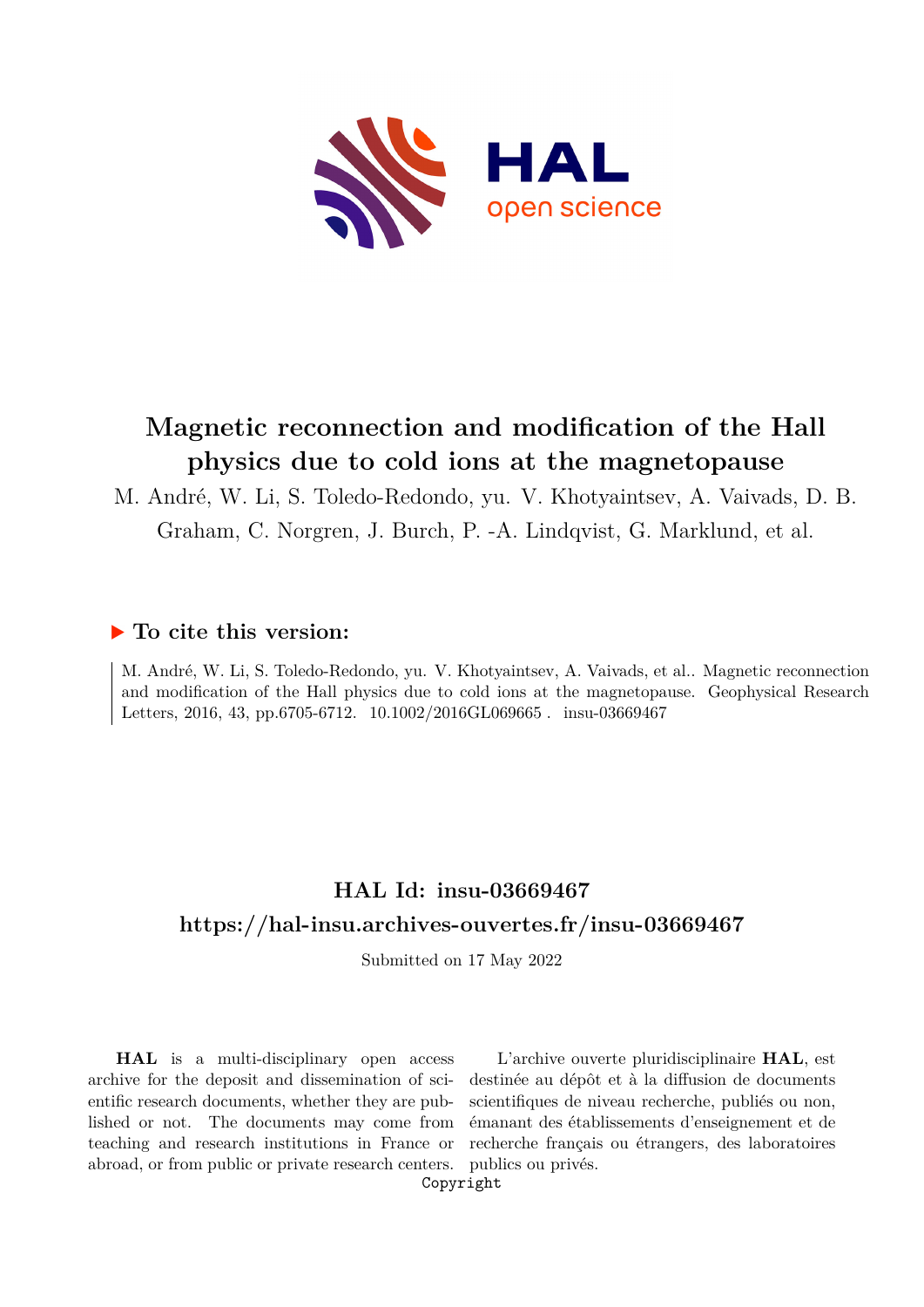

# [Geophysical Research Letters](http://onlinelibrary.wiley.com/journal/10.1002/(ISSN)1944-8007)

## RESEARCH LETTER

[10.1002/2016GL069665](http://dx.doi.org/10.1002/2016GL069665)

#### Special Section:

[First results from NASA's](http://onlinelibrary.wiley.com/journal/10.1002/(ISSN)1944-8007/specialsection/NASA_MMS1) [Magnetospheric Multiscale](http://onlinelibrary.wiley.com/journal/10.1002/(ISSN)1944-8007/specialsection/NASA_MMS1) [\(MMS\) Mission](http://onlinelibrary.wiley.com/journal/10.1002/(ISSN)1944-8007/specialsection/NASA_MMS1)

#### Key Points:

- Verification at high resolution that cold ions introduce a new length scale at the magnetopause
- Verification at high resolution that cold ions modify the Hall physics of magnetic reconnection and reduce Hall currents
- Separatrix normal electric field balanced by the Hall term, the cold ion term, and the divergence of the electron pressure tensor

#### Correspondence to: M. André,

[mats.andre@irfu.se](mailto:mats.andre@irfu.se)

#### Citation:

André, M., et al. (2016), Magnetic reconnection and modification of the Hall physics due to cold ions at the magnetopause, Geophys. Res. Lett., 43, 6705–6712, doi:10.1002/2016GL069665.

Received 19 MAY 2016 Accepted 18 JUN 2016 Accepted article online 21 JUN 2016 Published online 5 JUL 2016

## Magnetic reconnection and modification of the Hall physics due to cold ions at the magnetopause

M. André<sup>1</sup>, W. Li<sup>1</sup>, S. Toledo-Redondo<sup>2</sup>, Yu. V. Khotyaintsev<sup>1</sup>, A. Vaivads<sup>1</sup>, D. B. Graham<sup>1</sup>, C. Norgren<sup>1,3</sup>, J. Burch<sup>4</sup>, P.-A. Lindqvist<sup>5</sup>, G. Marklund<sup>5</sup>, R. Ergun<sup>6</sup>, R. Torbert<sup>4,7</sup>, W. Magnes<sup>8</sup>, C. T. Russell<sup>9</sup>, B. Giles<sup>10</sup>, T. E. Moore<sup>10</sup>, M. O. Chandler<sup>11</sup>, C. Pollock<sup>10</sup>, D. T. Young<sup>4</sup>, L. A. Avanov<sup>10</sup>, J. C. Dorelli<sup>10</sup>, D. J. Gershman<sup>10,12</sup>, W. R. Paterson<sup>10</sup>, B. Lavraud<sup>13,14</sup>, and Y. Saito<sup>15</sup>

<sup>1</sup>Swedish Institute of Space Physics, Uppsala, Sweden, <sup>2</sup>European Space Agency ESAC, Madrid, Spain, <sup>3</sup>Department of Physics and Astronomy, Uppsala University, Uppsala, Sweden, <sup>4</sup>Southwest Research Institute, San Antonio, Texas, USA, <sup>5</sup>KTH, Stockholm, Sweden, <sup>6</sup>LASP, University of Colorado Boulder, Boulder, Colorado, USA, <sup>7</sup>University of New Hampshire, Durham, New Hampshire, USA, <sup>8</sup>Space Research Institute, Austrian Academy of Science, Graz, Austria, <sup>9</sup>Department of Earth and Space Sciences, UCLA, Los Angeles, California, USA, <sup>10</sup>NASA Goddard Space Flight Center, Greenbelt, Maryland, USA, <sup>11</sup>NASA Marshall Space Flight Center, Huntsville, Alabama, USA,  $12D$ epartment of Astronomy, University of Maryland, College Park, Maryland, USA, <sup>13</sup>Institut de Recherche en Astrophysique et Planétologie, Université de Toulouse, Toulouse, France, <sup>14</sup>Centre National de la Recherche Scientifique, UMR 5277, Toulouse, France, <sup>15</sup>Institute of Space and Astronautical Science, JAXA, Chōfu, Japan

Abstract Observations by the four Magnetospheric Multiscale spacecraft are used to investigate the Hall physics of a magnetopause magnetic reconnection separatrix layer. Inside this layer of currents and strong normal electric fields, cold (eV) ions of ionospheric origin can remain frozen-in together with the electrons. The cold ions reduce the Hall current. Using a generalized Ohm's law, the electric field is balanced by the sum of the terms corresponding to the Hall current, the  $v \times B$  drifting cold ions, and the divergence of the electron pressure tensor. A mixture of hot and cold ions is common at the subsolar magnetopause. A mixture of length scales caused by a mixture of ion temperatures has significant effects on the Hall physics of magnetic reconnection.

### 1. Introduction

Magnetic reconnection is a process whereby microscopic plasma processes cause macroscopic changes in magnetic topology. Initially separated plasma regions become magnetically connected, and energy stored in magnetic fields is converted into kinetic energy of charged particles [Priest and Forbes, 2000; Fujimoto et al., 2011]. Reconnection is important in magnetospheric physics for solar wind entry and coupling [Paschmann et al., 2013; Phan et al., 2015; Hesse et al., 2015; Burch et al., 2016], in several astrophysical environments [Cassak et al., 2008; Goodman and Uzdensky, 2008; Drake et al., 2010], and is regarded as one of the major obstacles for reaching plasma confinement in fusion and laboratory plasma devices [Koepke, 2008; Moser and Bellan, 2012].

For reconnection to occur, the MHD "frozen-in" condition must break down in the thin current sheet separating two plasma regions. In somewhat wider regions some particles with small enough gyroradii can be frozen-in (typically electrons), while particles with larger gyroradii cannot fit inside the region (typically ions). Reconnection can be studied in detail at Earth's magnetopause using the four Magnetospheric Multiscale (MMS) spacecraft [Burch et al., 2015; Fuselier et al., 2015]. Here ion distributions with different temperatures and gyroradii are present, introducing multiple length scales. Magnetosheath and hot magnetospheric ions have energies from a few hundred eV to several keV. Additional low-energy (few eV) positive ions of ionospheric origin are often present as well. Such ions are known to exist in the magnetosphere [Chappell] et al., 1980, 1987; Moore et al., 1997; Cully et al., 2003] but are hard to detect on board a spacecraft in a low-density plasma. The spacecraft can be positively charged to several tens of volts due to photoelectron emission, preventing the ions from reaching onboard detectors. A technique based on the detection of the wake behind a charged spacecraft in a supersonic ion flow has been developed to detect low-energy ions [Engwall et al., 2009; André et al., 2015]. A statistical study using this "wake method" and other techniques shows that cold ions are present about 90% of the time just inside the subsolar magnetopause [André and Cully, 2012]. Here a "wind" and higher density "plumes" from the plasmasphere contribute plasma of ionospheric ions [Darrouzet et al., 2008; Dandouras, 2013; Walsh et al., 2014a]. However, most previous studies

©2016. American Geophysical Union. All Rights Reserved.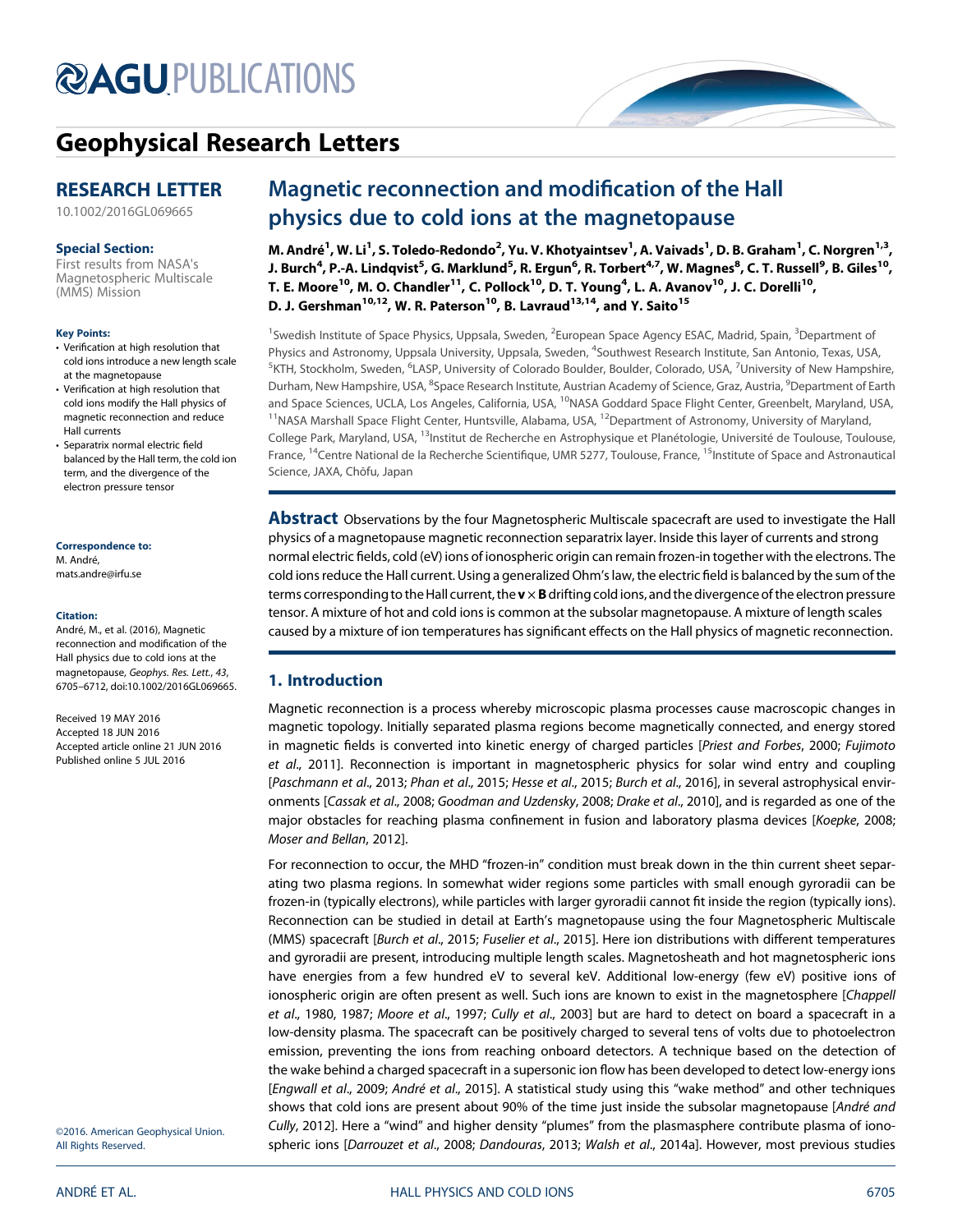of reconnection at the magnetopause, including simulation studies, do not consider cold ions [Cassak and Shay, 2007; Birn et al., 2008; Pritchett and Mozer, 2009]. Cold ion plumes can increase the density and decrease the Alfvén velocity and hence decrease the reconnection rate [Walsh et al., 2014b]. In addition, physics at the scale of the gyroradius and shorter (microphysics) is modified by the presence of cold ions.

In the ion diffusion region, ions are demagnetized while the electrons remain magnetized and carry so-called Hall currents. In separatrix regions, separating the inflow and outflow plasmas and extending away from the X line, the situation is similar. Numerical simulations using one ion population predict a strong electric field normal to the magnetopause separatrix layer [Pritchett and Mozer, 2009; Pritchett, 2013]. At high magnetopause latitudes, where cold ions are not so common, observations by the four Cluster satellites show that this electric field is balanced mainly by the Hall term ( $j \times B$ )/(en), i.e., by  $E \times B$  drifting electrons [André et al., 2004; Retinò et al., 2006; Khotyaintsev et al., 2006]. At low latitudes, cold ions are very common, have a smaller gyroradius than the hot magnetosheath and magnetospheric ions, and remain magnetized down to smaller spatial scales. The cold ions introduce a new length scale between the often discussed ion and electron scales. This is somewhat similar to the larger scale introduced by heavy ions [Shay and Swisdak, 2004; Markidis et al., 2011]. In a separatrix region, the cold ions can  $E \times B$  drift together with electrons and reduce the Hall currents. This scenario is consistent with observations by the Cluster spacecraft [André et al., 2010; Toledo-Redondo et al., 2015, 2016]. We present MMS observations at much higher resolution [Burch et al., 2015]. The physics at these scales is relevant for particle energization and the reconnection rate [Drake et al., 2008; Yamada et al., 2010; Liu et al., 2014].

### 2. Generalized Ohm's Law With Cold Ions

To study structures at scales between the ion and electron scales, we use a generalized Ohm's law including both ion and electron terms:

$$
\mathbf{E} = (1/en)(\mathbf{j} \times \mathbf{B}) - 1/(en)\nabla \cdot \mathbf{P_e} - (n_h/n)(\mathbf{v_h} \times \mathbf{B}) - (n_m/n)(\mathbf{v_m} \times \mathbf{B}) - (n_c/n)(\mathbf{v_c} \times \mathbf{B})
$$
(1)

neglecting time variations and the electron inertial term (valid for scales above the electron inertial length) [Toledo-Redondo et al., 2015]. Here **E** and **B** are the electric and magnetic fields;  $P_e$  is the electron pressure tensor;  $n_h$ ,  $n_m$ , and  $n_c$  are the densities of the hot, medium, and cold ion populations;  $n = n_h + n_m + n_c$  and the current are given by  $\mathbf{j} = e(n_h \mathbf{v_h} + n_m \mathbf{v_m} + n_c \mathbf{v_c} - n \mathbf{v_e})$ , where  $\mathbf{v_h}$ ,  $\mathbf{v_m}$ ,  $\mathbf{v_c}$ , and  $\mathbf{v_e}$  are the velocities of the ion components and the electrons. At large (MHD) scales all fluids move together, and equation (1) describes the frozen-in condition, while at scales below the cold ion gyroradius  $\rho_c$  all ion populations are demagnetized and localized electric fields must be supported by the first two terms on the right side of the equation. A new effect introduced by cold ions occurs at scales L,  $\rho_c < L < \rho_m$ . Here only cold ions and electrons are magnetized, and the Hall term  $(j \times B)/(en)$  is partially canceled by the cold ion term  $(n_c/n)(v_c \times B)$  while other ions are not frozen-in.

### 3. Observations

We study the microphysics of reconnection and, in particular, the effects of cold ions in the separatrix region. We have searched MMS observations in the subsolar magnetopause region when the spacecraft are in a tetrahedron formation with a separation of about 10 km, and when burst mode data are available. We use data from the fluxgate magnetometer [Russell et al., 2015], the Electric Double Probes (EDP) [Lindqvist et al., 2015; Ergun et al., 2015], and the Fast Plasma Investigation (FPI) [Pollock et al., 2016]. As compared to previous Cluster studies [André et al., 2010; Toledo-Redondo et al., 2015], the MMS configuration and detectors give many advantages since several assumptions in the data analysis can be removed. Four MMS spacecraft can be used for reliable velocity estimates of current sheets using timing (time differences of structures passing all spacecraft), and for estimates of currents from the curlometer technique [Dunlop et al., 2002; Russell et al., 2015] and of the divergence of the pressure tensor, at the scale of the cold ion gyroradius. Previously, one or two Cluster spacecraft and assumptions were used. Using MMS, electron and ion distributions can be obtained every 30 and 150 ms, respectively. Previously, Cluster spacecraft potential and assumptions were used to obtain density at similar resolution (particle distributions were obtained at 4 s). Also, MMS has a 3-D electric field instrument (including booms along the satellite spin axis) as opposed to the Cluster 2-D observations.

One event with clear signatures of reconnection was selected, including a narrow region likely to be a separatrix with a strong (>10 mV/m) electric field and clear observations of cold ions. An overview of the selected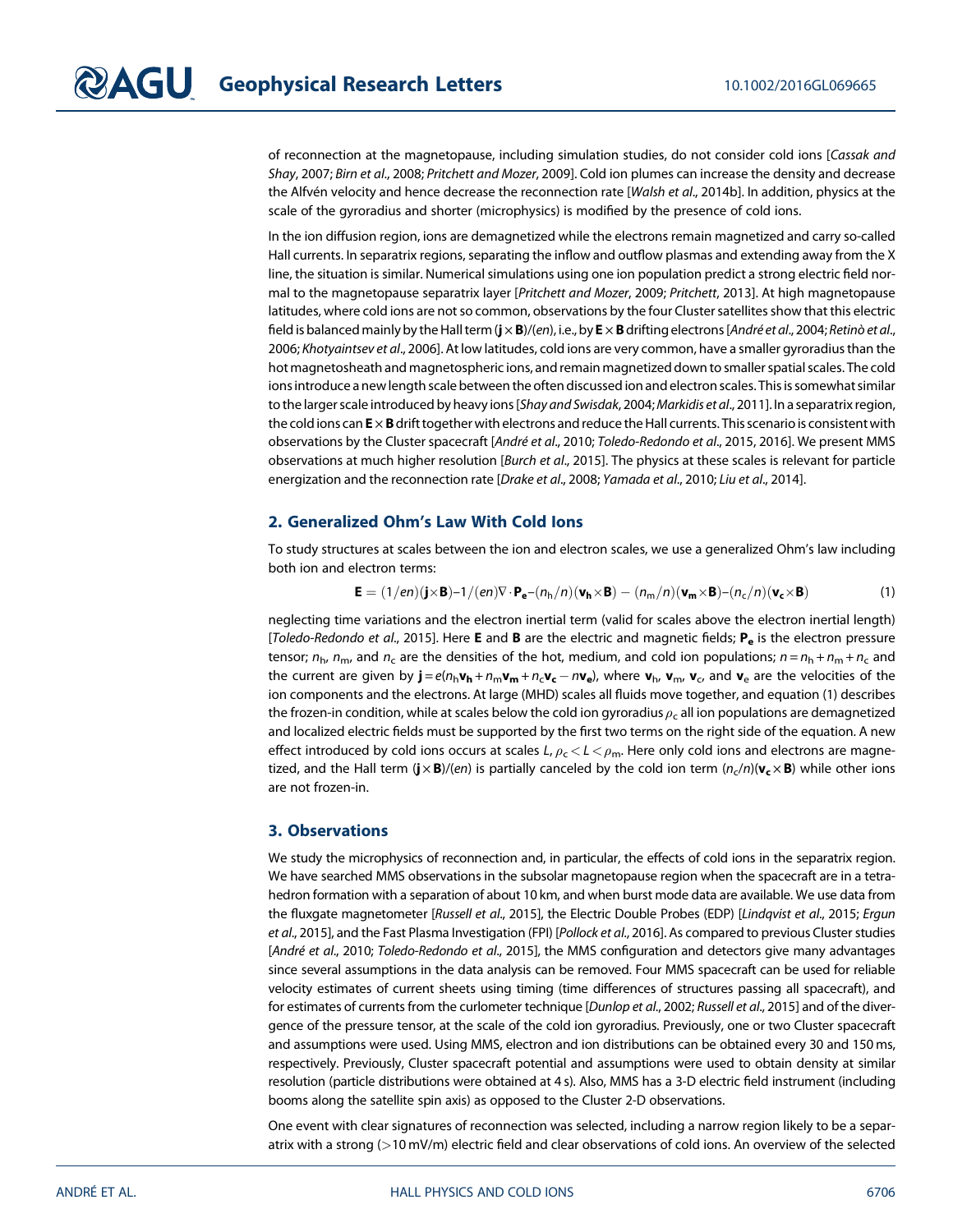

Figure 1. MMS 1 magnetopause crossing. (a) Magnetic field in GSE coordinates. (b and c) Ion velocities and density. (d) Ion differential energy flux and average energy obtained in the perpendicular direction. (e) Electron differential energy flux and spacecraft potential. (f) Electric field and X component of the Hall term. (g) Magnetic field in LMN coordinates (in GSE:  $L =$  $[0.41, -0.63, 0.66]$ ; M =  $[0.03, -0.72, -0.70]$ ; N =  $[0.91, 0.31, -0.28]$ ). (h) Ion velocity. (i) Ion densities for three energy levels, cold  $(n_c)$ , medium  $(n_m)$ , and hot  $(n_h)$ , and the total density n. (j) Ion differential energy flux, average energy obtained in the perpendicular direction, and energy corresponding to  $E \times B$  drift of protons. (k) Electron differential energy flux and spacecraft potential. (I) Electric field. The spacecraft is crossing a separatrix region with a large  $E_N$  where not all particles are frozen-in: significant Hall term, Figure 1f, and average (perpendicular) ion energy not corresponding to  $E \times B$  drift energy, Figure 1j.

event (2015-11-12) is shown in Figures 1a–1f. The spacecraft location and separation are shown in Figures 2a and 2b. MMS is moving from the magnetosheath, finally entering the magnetosphere around 06:19:20 UTC (Figures 1a–1f). This is clear from the magnetic field becoming nearly northward (large  $B_z$  GSE (Geocentric Solar Ecliptic), Figure 1a), the density decreasing (Figure 1c), and the electron energy changing from around 100 eV to two components at tens of eV and a few keV (Figure 1e). There are clear indications of a southward reconnection ion jet before entering the magnetosphere ( $v<sub>z</sub>$  about  $-250$  km/s, Figure 1b, the predicted jet speed using parameters from the magnetosphere and the magnetosheath is 285 km/s [Cassak and Shay, 2007]). The ion energy change from around a keV to two populations on the magnetospheric side, hot (several keV) and cold, Figure 1d. The cold ions are cold in the sense that the thermal energy is tens of eV (verified by detailed studies of the ion distributions as discussed below), while the total energy can be a few 100 eV due to  $E \times B$  drift. Hence, these ions can reach the spacecraft and be directly detected [Chandler et al., 1999; Sauvaud et al., 2001; Chandler and Moore, 2003; Chen and Moore, 2004, 2006; McFadden et al., 2008;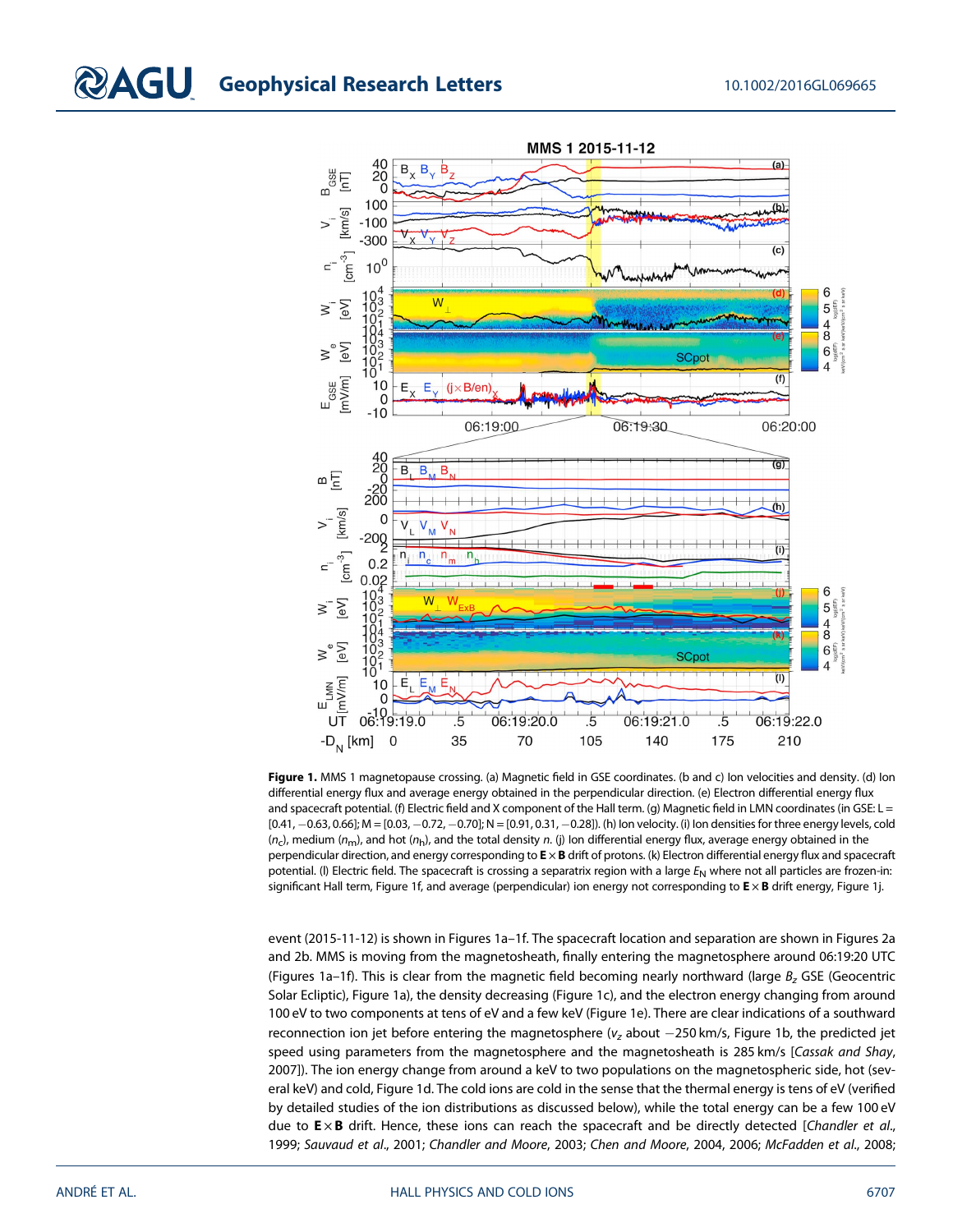

Figure 2. Subsolar magnetopause crossing. (a) Location of the MMS spacecraft in the GSE X-Z plane. (b) Three-dimensional configuration of the MMS spacecraft. (c) Illustration of the separatrix region with a large normal electric field  $E_N$  and the gyroradii of hot (magnetospheric), medium energy (magnetosheath), and cold (ionospheric origin) positive ions, and electrons. Only cold ions and electrons remain magnetized in the region of large  $E_N$ .

Lee and Angelopoulos, 2014]. (The spacecraft potential is about +5 V in the magnetosheath and about +15 V in the magnetosphere). The electric field  $X$  and  $Y$  components in GSE coordinates, essentially the components observed with the Spin Double Probe (SDP) instrument with a probe-to-probe separation of 120 m [Lindqvist et al., 2015], are shown in Figure 1f. Also displayed is the X component of the  $(i \times B)/(en)$  term in equation (1) (where j is estimated from the curlometer technique). This term is nonzero in the regions of strong electric fields indicating that not all particles are frozen-in (ions and electrons move independently in the perpendicular direction) and can partly, but not fully, balance the normal electric field.

Figures 1g–1l are similar to Figures 1a–1f but for a shorter time interval and with the data shown in an LMN reference system. Using Minimum Variance Analysis applied to B (for the time period 06:19:02 to 06:19:23 UTC), the direction normal to the magnetopause  $N$  is estimated and is found to be approximately aligned with GSE X, consistent with the subsolar magnetopause region. The L direction is defined to be the maximum variance direction, and M closes the system (see also caption of Figure 1). The ion density is obtained for three energy intervals: hot, medium, and cold (Figure 1i). In Figure 1j, cold ions can be easily identified after about 06:19:20.5 as a frozen-in  $E \times B$  drifting population. As developed in the next paragraph, at earlier times more detailed analysis is needed to separate cold and magnetosheath ions. From about 06:19:20.0 magnetosheath ions can be observed only at increasingly higher energies (from a few hundred eV, later only above a keV). We interpret this as a finite gyroradius effect  $(\rho_m)$  is about 100 km). Using Hot Plasma Composition Analyzer data [Young et al., 2015], we find that most ions are protons, with the exception of some He<sup>2+</sup> in the magnetosheath (not shown). While higher density plumes often include He<sup>+</sup> and O<sup>+</sup>, a lower density cold plasma population may be mainly H<sup>+</sup> [André and Cully, 2012]. The electric field components in Figure 1l are obtained assuming  $E \cdot B = 0$  (the MMS axial booms are not used for the final electric field in this varying plasma environment in this first investigation). The normal electric field  $E_N$  is larger than about 10 mV/m during about 1 s. Timing using four spacecraft and the ion velocity in the normal direction shows that this region is moving roughly sunward at about 70–80 km/s, implying a separatrix region with a width of about 70–100 km (see an approximate length scale in Figure 1). We investigate in detail which terms in equation (1) can balance this normal electric field.

Cold ions of ionospheric origin in the separatrix region have thermal energies of tens of eV but have drift energies of up to a few hundred eV. On the magnetospheric side the total cold ion energy is much lower than the hot magnetospheric ion energy (several keV), while on the magnetosheath side the total cold ion energy overlaps with the energy of shocked solar wind ions (Figure 1). To determine the cold ion density, we use distributions in three-dimensional ion velocity space (0.15 s time resolution). As cold ion density we use the total density in conical shaped regions in velocity space, from 100 eV up to 2 keV, approximately ±45° wide, centered on maximum differential particle flux of cold ions. On the magnetospheric side after 06:19: 21.0, this gives essentially the same result as integrating the density for all ion energies up to about 300 eV. For all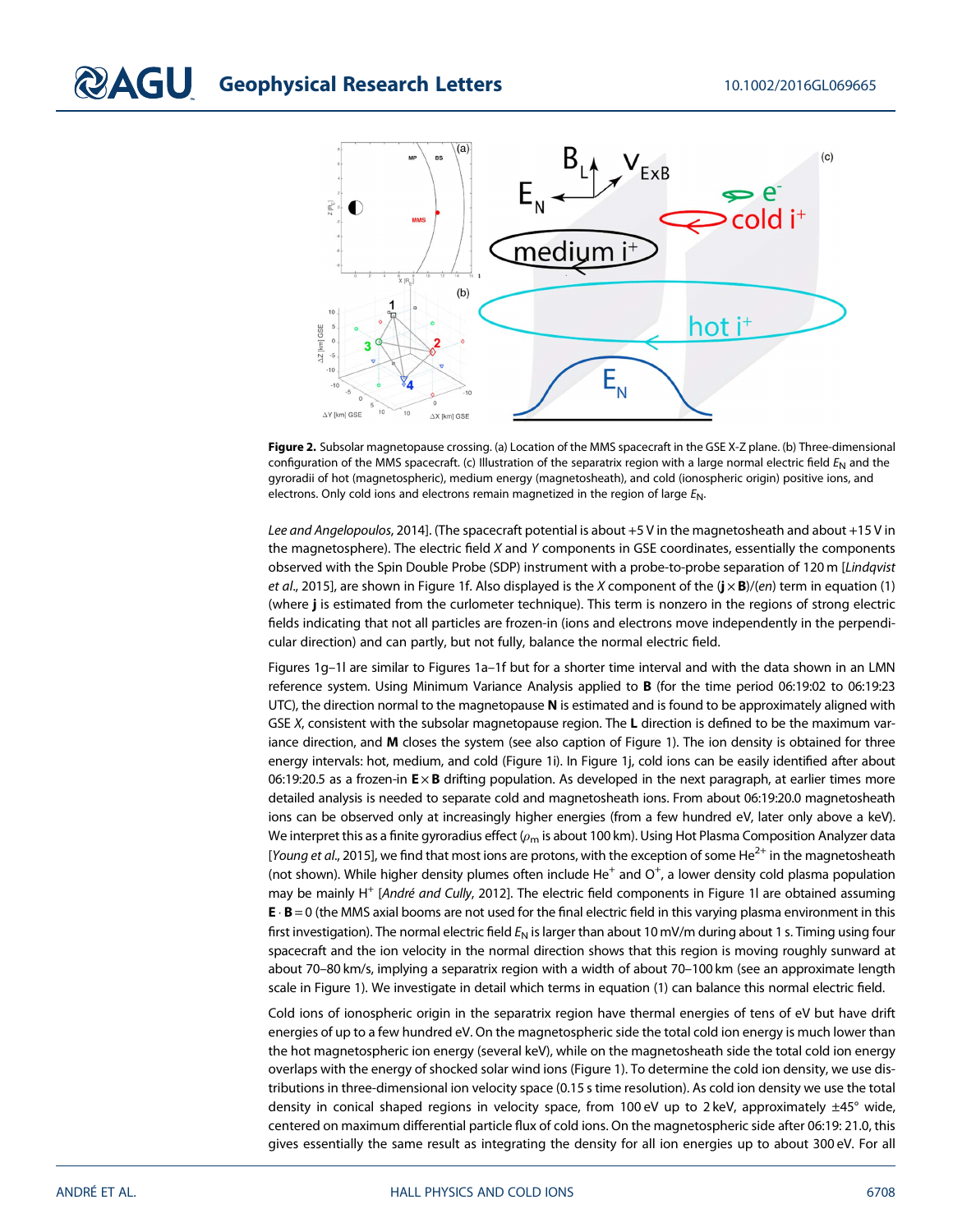

**Figure 3.** Separatrix region ions. Differential ion flux (1/(cm<sup>2</sup> s sr keV)) in the direction parallel to **B** versus the perpendicular  $E \times B$  direction (determined from field observations, corresponding velocity given by red circle), averaged over  $\pm 30^\circ$  in the second perpendicular direction (time resolution: 0.15 s). Two examples show frozen-in  $E \times B$  drifting cold ions, together with magnetosheath ions at higher energies.

times, the cold ion distributions are well separated in velocity space from the magnetosheath particles. Figure 3 shows examples of distributions when the densities of cold and medium energy ions are approximately equal (indicated by red bars in Figure 1j). Excluding bulk drift motion, these cold ion distributions have a temperature of about 50 eV. The cold ion drift determined from particle instruments agrees well with the E × B drift from electric and magnetic field observations. At higher energies, in our definition, hot (magnetospheric) ions have energies of 7–25 keV, and medium energy (magnetosheath) particles are all the remaining ions, with an average energy of about 0.8–1 keV, corresponding to gyroradii of 320 km and 100 km, respectively. The magnetosheath ions are not magnetized within the separatrix region (Figure 3). Rather, these distributions are consistent with magnetosheath flow and a reconnection jet.

The terms in equation (1) are estimated using data from different instruments so we first compare the data sets. Figure 4 (upper four panels) shows the normal electric field from the four MMS spacecraft estimated in different ways. We have added 2 mV/m to the  $E_x$  (GSE, first using default calibration) EDP electric field to obtain better agreement with other estimates. The normal component  $E_N$  (using  $\mathbf{E} \cdot \mathbf{B} = 0$ ) is shown together with  $(-v_c \times B)$  and  $-(v_e \times B)$ . When the electrons and cold ions are frozen-in, all three estimates should agree. Since the gyroradii of cold ions and electrons are around 25 km and 1 km, respectively, and the region with strong  $E_N$  is about 70–100 km wide, all estimates should be similar. In the region of strong electric fields (>10 mV/m), about 06:19:20.0 to 21.0, on average all three estimates agree well, with the electron term typically slightly larger than the other terms. The estimate of the cold ion term is varying smoother than the other estimates. The time resolution (0.15 s) of the ion detectors is higher than on previous comparable missions but still lower than for the other simultaneous observations. Also, the ions have a gyroradius (about 25 km) and gyroperiod (1.3 s), longer than the spatial and temporal distance between data points, and cannot follow changes in the electric field at high frequencies. The estimate of the cold ion velocity is not reliable when these ions are a small fraction of the total ion population in the higher density magnetosheath (before about 06:19:20.0 UTC). On the other hand, here the electron velocity is well determined and  $E_N$  agrees well with  $(-v_e \times B)$ . For the whole interval, the EDP  $E_N$  and electron term estimates (here both displayed with a resolution of 0.03 s) show rather detailed agreement. This includes short (about 0.1 s) and strong (>20 mV/m) electric fields observed mainly on MMS 3 and MMS 4. After the region of strong electric fields, entering the lower density magnetosphere, the ion and electron terms agree, on average. These electric fields estimated from particle and magnetic field observation are here slightly lower than the EDP estimate (1–2 mV/m). This can partly be due to a changing effective SDP boom length due to lower density and longer Debye length. In conclusion we find that the EDP and electron term estimates, in general, agree well and that it is meaningful to compare EDP electric field observations and estimates of this field from particle moments.

To investigate which terms in equation (1) balance  $E_N$ , we plot all terms for all four spacecraft in the next four panels of Figure 4. For each spacecraft,  $E_N$  is from the EDP instrument,  $E_c$  is the normal component of the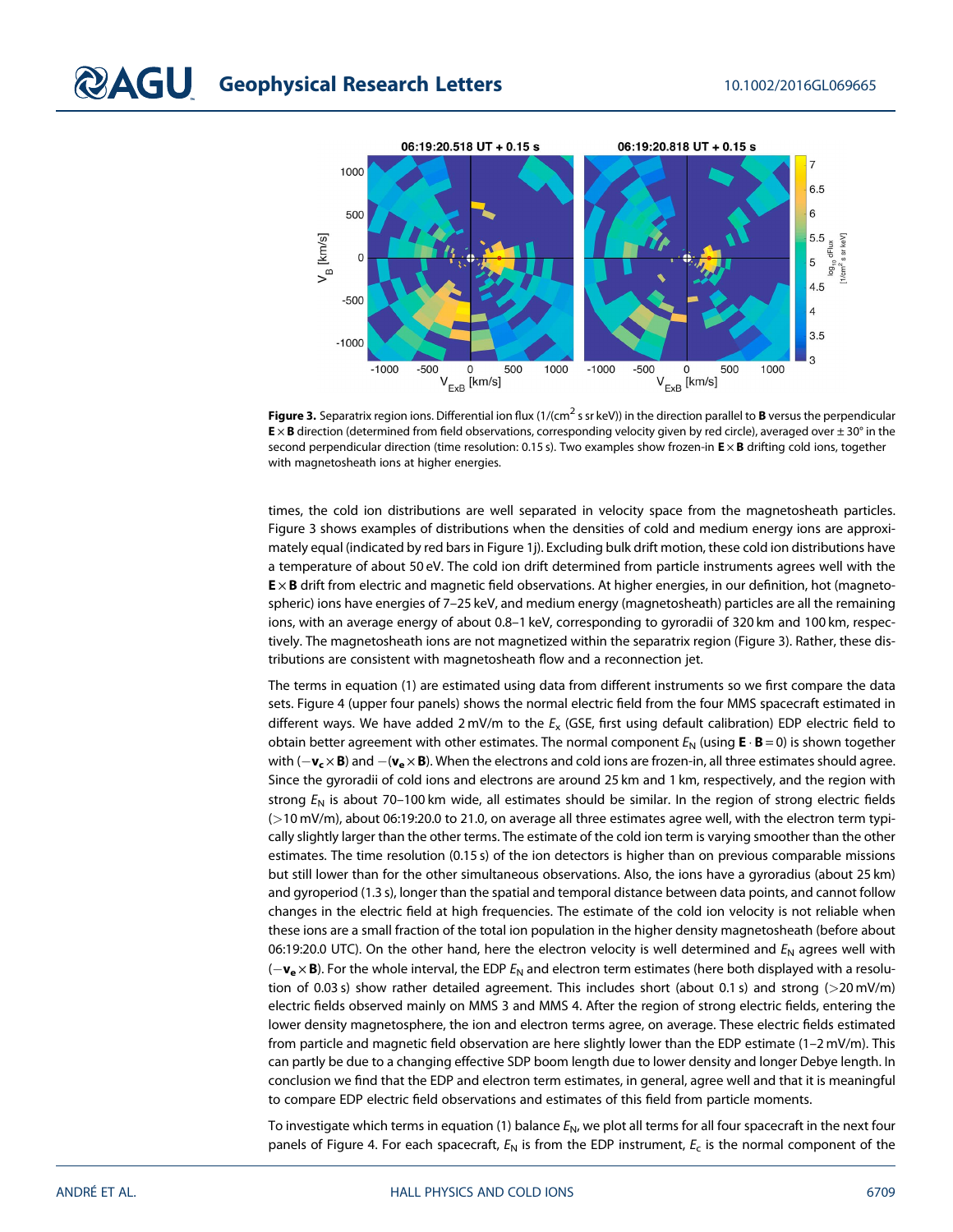

Figure 4. Electric field and the generalized Ohm's law. Upper four panels, for each spacecraft: Normal component of the electric field from the EDP instrument ( $E_N$ ), and from the cold ion and electron drifts ( $-(v_c \times B)$ ) and  $-(v_e \times B)$ ). Next four panels, for each spacecraft:  $E_N$  as in the upper panels, the Hall term (1/en)( $\mathbf{j} \times \mathbf{B}$ ), the ion drift terms  $-(\mathbf{v} \times \mathbf{B})$  in equation (1) including the relative density of cold, medium, and hot ions ( $E_c$ ,  $E_m$ ,  $E_h$ ) and the divergence of the electron pressure tensor  $(E_{ep})$  from the same equation. The lowest panel is similar to the middle panels, but all observations are averaged over all four spacecraft. The upper panels show in general good agreement between direct and indirect electric field estimates. The lower panels show that  $E_N$  is balanced by a combination of the Hall term,  $E \times B$  drifting cold ions, and the divergence term  $E_{\rm eP}$ .

 $(n_c/n)(\mathbf{v_c} \times \mathbf{B})$  term and  $E_m$  and  $E_h$  are defined in a similar way for medium energy and hot ions. Note that this cold ion term is different from Figure 4 (upper panels) since now the cold ion density ( $n_c/n$ ) is included. In the Hall term  $(j \times B)/(en)$  the current is estimated from the curlometer method, using magnetic field data from all four spacecraft, so this is an average over the volume defined by the spacecraft configuration (this term is the same in all four lower panels of Figure 4). Estimates of the currents using particle moments from individual spacecraft are more variable, while for the cold ions an average over the gyroradius (roughly the spacecraft separation) is relevant. The divergence of the electron pressure tensor  $1/(en) \nabla \cdot \mathbf{P}_e$  is estimated from observations on all four spacecraft (this term is the same in all four lower panels of Figure 4). The MMS electron FPI instruments have high time resolution [Pollock et al., 2016], and with the present tetrahedron configuration the divergence term can be directly estimated.

Overall, the normal electric field  $E_N$  observed with the EDP double probe instrument (black line in Figure 4) is in good agreement with the sum of the estimated terms on the right side of equation (1) (red dashed line). Thus, the generalized Ohm's law in this form is a meaningful way to describe the electric field on the ion scale in the separatrix region. In this region with a strong electric field, roughly 06:19:20.0 to 21.0, not all ions are frozen-in. This is seen by the Hall  $(\mathbf{j} \times \mathbf{B})/(en)$  term being nonzero (not all particles are moving together in the perpendicular direction). Early in the separatrix (on the magnetosheath side) the Hall term can balance  $E_N$  but is then decreasing toward the lower density magnetosphere. Considering the terms including ion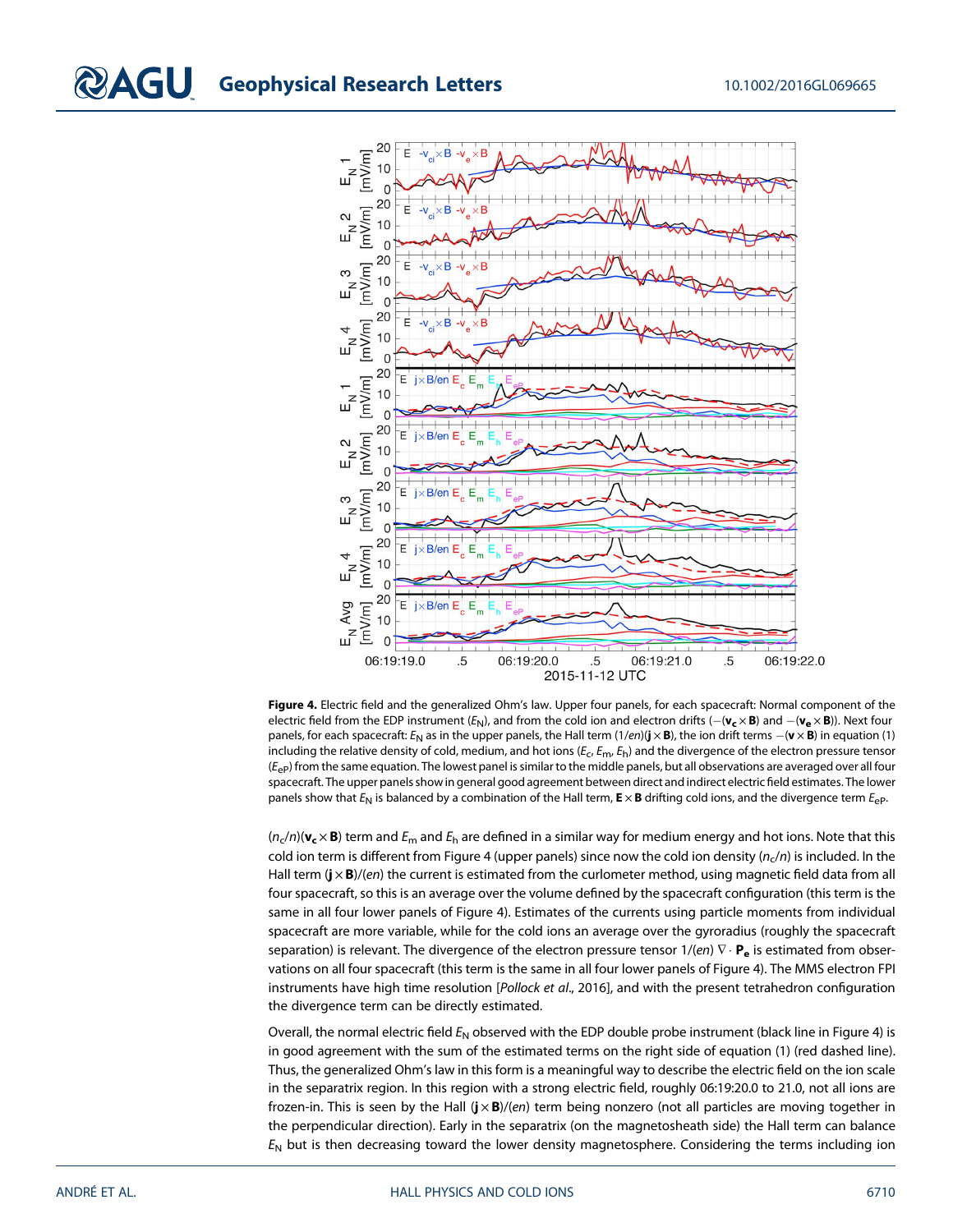moments,  $E_m$  and  $E_h$  corresponding to medium and hot ion energies are close to zero on all spacecraft. This is consistent with typical gyroradii at these energies, 100 and 320 km, wider than the separatrix region, so these ions are not frozen-in. (For the highest-energy ions in this study, tens of keV, the width of the instrument energy channels is similar to the expected drift energy, hundreds of eV, making drifts hard to determine. However, these ions certainly have a gyroradius larger than the width of the separatrix.) The cold ion term in equation (1),  $E_c$ , is small before the spacecraft enter the strong electric field, before about 06:19:20.0 UTC, due to the relatively small cold ion density. After this time, the cold ion term is reliable and gradually increasing. Comparing the Hall and cold ion terms, our interpretation is that both electrons and cold ions (with a gyroradius of 1 and 25 km, respectively)  $E \times B$  drift together inside the separatrix region, Figure 2c. The cold ion density gradually becomes a larger fraction of the total density meaning that these ions gradually reduce a larger fraction of the Hall current. The Hall and cold ion terms become roughly equally important when the cold ion density is about half the total ion density (about 06:19:20.7 to 21.0). At the end of this short interval the divergence of the electron pressure tensor gives a significant contribution, 2–3 mV/m, all three terms summing up to about 10 mV/m. For comparison, in the lowest panel in Figure 4 all observations are averaged over all four spacecraft. Here the EDP electric field,  $v \times B$ ,  $j \times B$ , and the divergence of the electron pressure tensor all have similar spatial resolution. These detailed observations show how  $E_N$  in a separatrix region can be balanced by a sum of Hall  $(j \times B)/(en)$  and cold ion  $(n_c/n)(v_c \times B)$  terms (representing frozenin electrons and cold ions) and a term including the divergence of the electron pressure tensor. We observe how the relative importance of these terms gradually varies as the relative density of cold ions varies.

### 4. Summary and Conclusion

We use high-resolution observations by the four MMS spacecraft at the magnetopause to investigate the Hall physics of a reconnection separatrix layer. The separatrix is about 70–100 km wide, roughly the size of the magnetosheath (0.8–1 keV) ion gyroradius. Inside this layer cold (tens of eV) ions of ionospheric origin with smaller gyroradius can  $E \times B$  drift together with electrons. The drifting ions reduce the Hall current. We speculate that a reduced current may change the instabilities in a separatrix. The normal electric field is balanced by the frozen-in particles (electrons carrying the Hall current and cold ions), together with the divergence of the electron pressure tensor, in regions where other particles (hotter ions) are not frozen-in. This can be described by a generalized Ohm's law including multiple ion components. We observe how the relative importance of the Hall and cold ion terms change as the relative density of cold ion varies within a separatrix.

A mixture of hot and cold ions is common at the subsolar magnetopause. A mixture of ion temperatures and scale lengths is probably common in many astroplasmas. A mixture of length scales caused by a mixture of ion temperatures has significant effects on the Hall physics of magnetic reconnection.

#### References

André, M., and C. M. Cully (2012), Low-energy ions: A previously hidden solar system particle population, Geophys. Res. Lett., 39, L03101, doi[:10.1029/2011GL050242](http://dx.doi.org/10.1029/2011GL050242).

André, M., A. Vaivads, S. C. Buchert, A. Fazakerley, and A. Lahiff (2004), Thin electron-scale layers at the magnetopause, Geophys. Res. Lett., 31, L03803, doi:[10.1029/2003GL018137](http://dx.doi.org/10.1029/2003GL018137).

André, M., A. Vaivads, Y. V. Khotyaintsev, T. Laitinen, H. Nilsson, G. Stenberg, A. Fazaker-ley, and J. G. Trotignon (2010), Magnetic reconnection and cold plasma at the magnetopause, Geophys. Res. Lett., 37, L22108, doi:[10.1029/2010GL044611.](http://dx.doi.org/10.1029/2010GL044611)

André, M., K. Li, and A. I. Eriksson (2015), Outflow of low-energy ions and the solar cycle, J. Geophys. Res. Space Physics, 120, 1072–1085, doi[:10.1002/2014JA020714](http://dx.doi.org/10.1002/2014JA020714).

Birn, J., J. Borovsky, and M. Hesse (2008), Properties of asymmetric magnetic reconnection, Phys. Plasmas, 15(3), 032101.

Burch, J. L., T. E. Moore, R. B. Torbert, and B. L. Giles (2015), Magnetospheric Multiscale overview and science objectives, Space Sci. Rev., doi[:10.1007/s11214-015-0164-9](http://dx.doi.org/10.1007/s11214-015-0164-9).

Burch J. L., et al. (2016), Electron-scale measurements of magnetic reconnection in space, Science, doi:[10.1126/science.aaf2939,](http://dx.doi.org/10.1126/science.aaf2939) in press. Cassak, P. A., D. J. Mullan, and M. A. Shay (2008), From solar and stellar flares to coronal heating: Theory and observations of how magnetic reconnection regulates coronal conditions, Astrophys. J. Lett., 676, L69, doi:[10.1086/587055](http://dx.doi.org/10.1086/587055).

Cassak, P., and M. Shay (2007), Scaling of asymmetric magnetic reconnection: General theory and collisional simulations, Phys. Plasmas, 14(10), 102114.

Chandler, M. O., and T. E. Moore (2003), Observations of the geopause at the equatorial magnetopause: Density and temperature, Geophys. Res. Lett., 30(16), 1869, doi[:10.1029/2003GL017611.](http://dx.doi.org/10.1029/2003GL017611)

Chandler, M. O., S. A. Fuselier, M. Lockwood, and T. E. Moore (1999), Evidence of component merging equatorward of the cusp, J. Geophys. Res., 104, 22,623–22,633, doi[:10.1029/1999JA900175](http://dx.doi.org/10.1029/1999JA900175).

Chappell, C. R., C. R. Baugher, and J. L. Horwitz (1980), New advances in thermal plasma research, Rev. Geophys., 18, 853–861, doi[:10.1029/](http://dx.doi.org/10.1029/RG018i004p00853) [RG018i004p00853.](http://dx.doi.org/10.1029/RG018i004p00853)

Chappell, C. R., T. E. Moore, and J. H. Waite Jr. (1987), The ionosphere as a fully adequate source of plasma for the Earth's magnetosphere, J. Geophys. Res., 92, 5896–5910, doi[:10.1029/JA092iA06p05896.](http://dx.doi.org/10.1029/JA092iA06p05896)

#### Acknowledgments

We thank the entire MMS team and instrument PIs for data access and support. MMS data are available at [https://lasp.colorado.edu/mms/sdc/](https://lasp.colorado.edu/mms/sdc/public/) [public/](https://lasp.colorado.edu/mms/sdc/public/). We acknowledge support from the Swedish National Space Board contracts SNSB 139/12, 164/14, and 176/15. The IRAP contribution to MMS was supported by CNES.